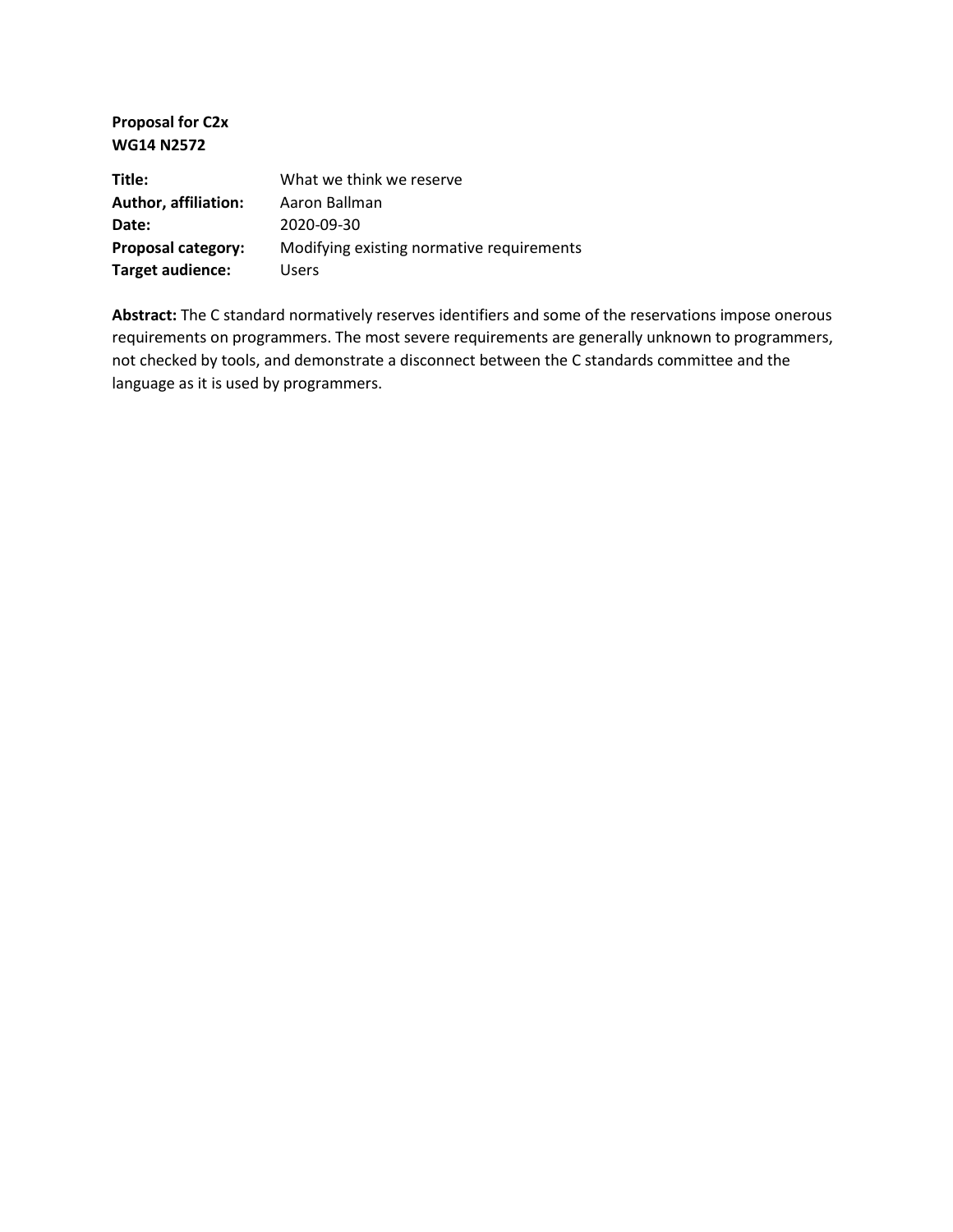Reply-to: Aaron Ballman (aaron@aaronballman.com) Document No: N2572 Revises Document No: N2493 Date: 2020-09-30

# Summary of Changes

#### N2572

- Added proposed wording
- Added an open question about double underscore reservations

#### N2493

Switched to the idea of a potentially reserved identifier

#### N2409

Original proposal

## Introduction and Rationale

C does not have a syntactic feature for reserving identifiers. Instead, the standard makes sweeping identifier reservations using lexical patterns, such as identifiers starting with an underscore followed by an uppercase letter, and the C committee expects the entire C community to know and adhere to the reservations to avoid breaking code when adding new language or library features. However, some of the current reservations result in onerous requirements on the programming community that are often not reliably checked by implementations and tools, or honored by users.

## What makes a reserved identifier?

Identifier reservations are unfortunately split into two different places within the standard. 7.1.3p1 gives what looks to be an exhaustive list of reserved identifiers, and 7.1.3p2 goes on to state: No other identifiers are reserved. However, you need to read p1 carefully to note that 7.31 Future Library Directions also includes a list of reserved identifiers that are reserved under entirely different circumstances. For instance, 7.1.3 talks about reserving identifiers only if their associated header is included, while 7.31p1 reserves identifiers regardless of what headers are included (if any).

### 7.1.3 Reserved Identifiers

Identifiers with two leading underscores or a leading underscore followed by a capital letter. However, this only applied in cases where the identifier is not lexically identical to a keyword.

| Reserved                | Unreserved               |
|-------------------------|--------------------------|
| Foobar<br>int<br>toobar | Generic(x)<br>ກ≙<br>#de: |

#### Identifiers that begin with an underscore at file scope.

| Reserved            | Unreserved                      |
|---------------------|---------------------------------|
| int<br>foobar;<br>— | int func(void) {    int foobar; |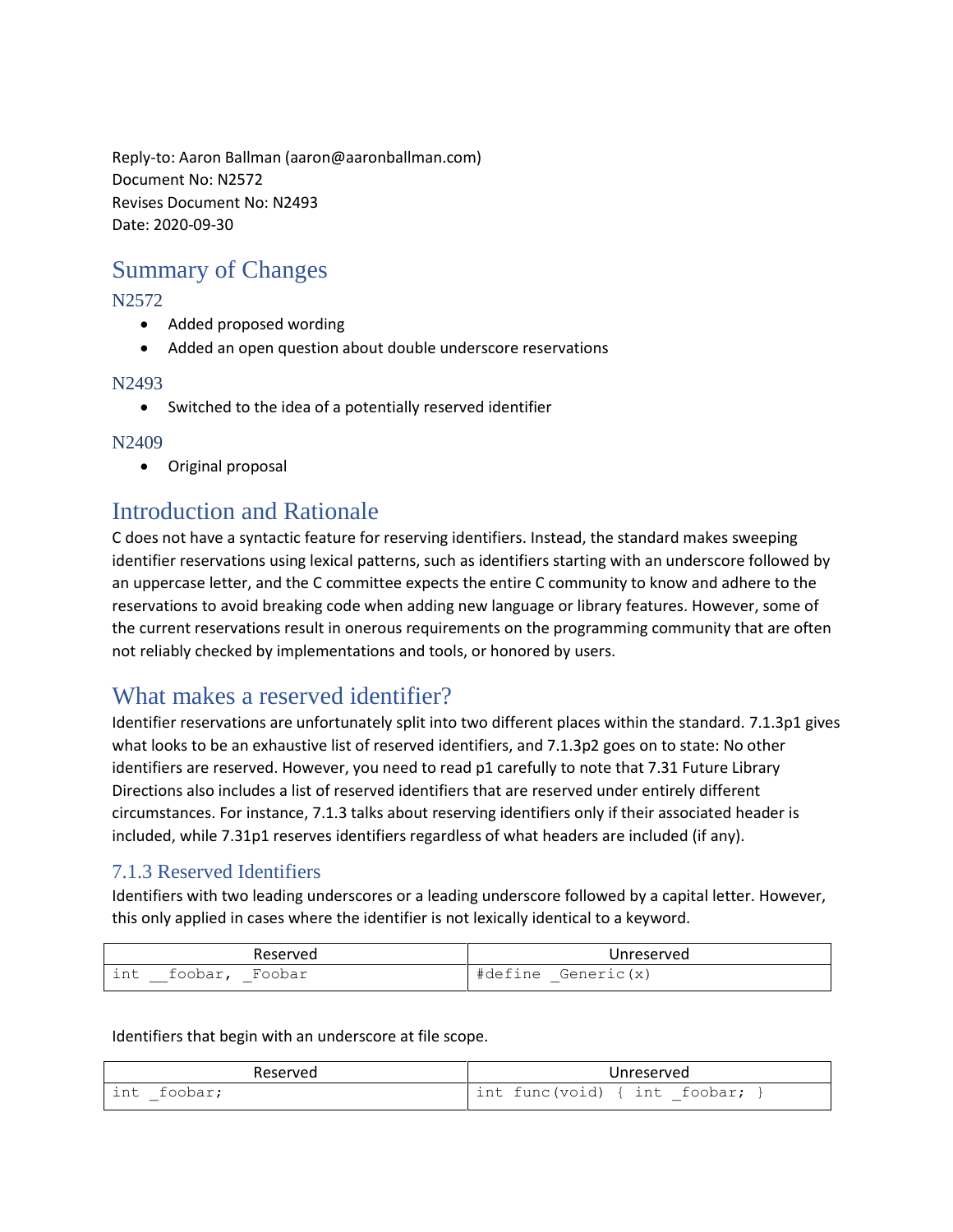Macro names and identifiers with external linkage that are specified in the C standard library clauses.

| Reserved                       | Unreserved              |
|--------------------------------|-------------------------|
| #include <locale.h></locale.h> | int func(void)          |
| int func(void)                 | const char *localeconv; |
| const char *localeconv;        |                         |
|                                |                         |

This proposal does not propose any changes to these reserved identifiers.

## 7.31 Future Library Directions

The individual reservations make claims as to what kinds of identifiers are reserved (macro names, function names, etc.) and what header file is impacted. However, p1 makes it clear that all identifiers reserved from this subclause are reserved identifiers regardless of what header files are included, meaning that these rules apply to all C code. Further, reserving an identifier pattern for a given use has limited practical effect on the context under which the identifier is reserved. Reserving an identifier for any use effectively reserves it for all uses in a practical sense. For instance, reserving something for use as a macro name or enumeration constant practically ensures that the name cannot also be used as the identifier in a function declaration, and vice versa. In effect, these identifiers are reserved for all uses in C regardless of what header files (if any) are included, and so the identifier reservations are being listed below by pattern rather than by header or entity.

- is, to, str, mem, wcs, atomic\_, memory\_, memory\_order\_, cnd\_, mtx\_, thrd\_, or tss\_ followed by a lowercase letter
- E, FE\_, LC\_, SIG, SIG\_, ATOMIC\_, or TIME\_ followed by an uppercase letter
- $\bullet$  E followed by a number
- PRN or SCN followed by a lowercase letter or the uppercase letter X
- Identifiers starting with uint or int and ending with \_t, or UINT or INT and ending with \_MAX, MIN, or C
- cerf, cerfc, cexp2, cexpm1, clog10, clog1p, clog2, clgamma, ctgamma, optionally followed by f or l

While many of these reservations seem reasonable or even necessary, they have some far-reaching consequences for introducing undefined behavior in user programs. Consider the following examples:

```
enum structure { // reserved
  isomorphic, // reserved
  nonisomorphic
};
void memorize_secret( // reserved
   const char *string // reserved
);
struct toxicology { // reserved
  enum condition {
    cnd_clean, // reserved
   cnd dirty // reserved
   } cnd;
```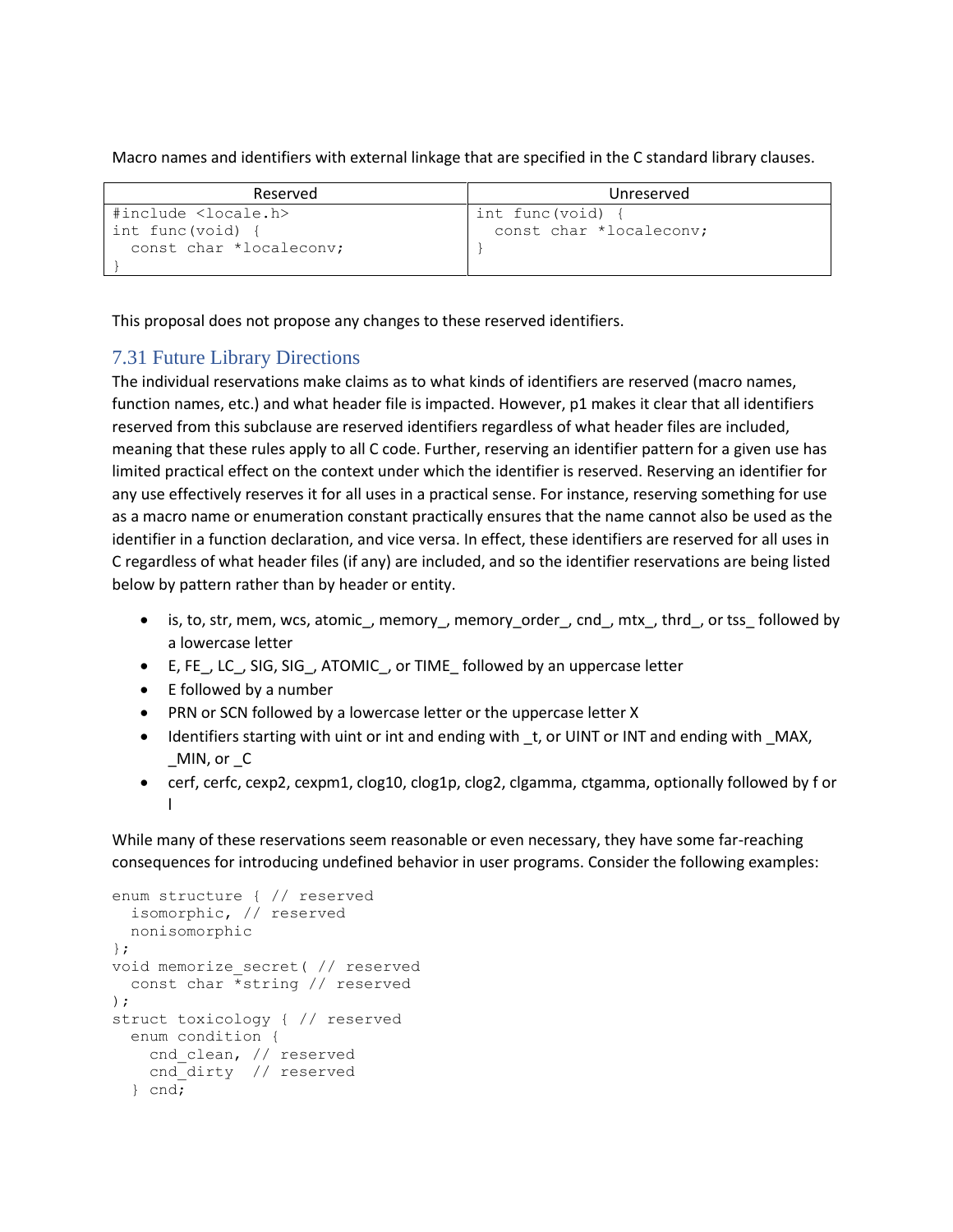```
};
#define ENTOMOLOGY 1 // reserved
#define SIGNIFICANT_RESULTS 1 // reserved
#define TIME TO EAT 1 // reserved
#define ATOMIC WEIGHT .000001f // reserved
#define INTERESTING VALUE MIN 0 // reserved
```
While these identifiers may seem contrived, it does not stretch the imagination to believe that programmers will accidentally use reserved identifiers with relative frequency without realizing it. A survey of the most egregious prefix patterns demonstrates that there are a considerable number of English words prohibited from use in C currently: e (33,921 words), to (3,810 words), is (3,267 words), str (1,643 words), sig (470 words), and mem (231 words). A survey of compilers and static analyzers were unable to identify a single tool warning users about all forms of reserved identifiers, including ones from the Future Library Directions, though all of the tools surveyed were able to warn about varying subsets of the reserved identifiers. The tools surveyed were: Clang, Microsoft Visual Studio, GCC, ICC, CodeSonar, CppCheck, Coverity, QAC, and two unnamed static analysis tools (not all tools can be listed by name due to Terms of Service requirements).

## Code in the Wild

Code in the wild seems to ignore the reservations from 7.31. It is trivial to find examples of identifiers in popular C projects that violate the reserved identifiers restrictions from 7.31. A brief survey of a few popular C projects doing a simple regular expression search over header files finds the following examples, with the reserved identifiers highlighted in red for clarity:

sqlite [\(https://sqlite.org/index.html\)](https://sqlite.org/index.html)

int (\*strlike)(const char\*,const char\*,unsigned int); #define EP\_Reduced 0x002000 /\* Expr struct EXPR\_REDUCEDSIZE bytes only \*/ void \*token;  $\frac{1}{2}$  /\* id that may be used to recursive triggers \*/

Windows 10 SDK [\(https://developer.microsoft.com/en-us/windows/downloads/windows-10-sdk\)](https://developer.microsoft.com/en-us/windows/downloads/windows-10-sdk)

```
#define ERROR_SUCCESS 0L
typedef struct tagRECT
    {
    LONG left;
    LONG top;
    LONG right;
    LONG bottom;
    } RECT;
```
ReactOS [\(https://github.com/reactos/reactos\)](https://github.com/reactos/reactos)

```
extern int iso9660 level;
extern int iso9660 namelen;
struct directory entry {
      …
     unsigned int total_rr_attr_size;
      …
};
struct chmcTopicEntry {
```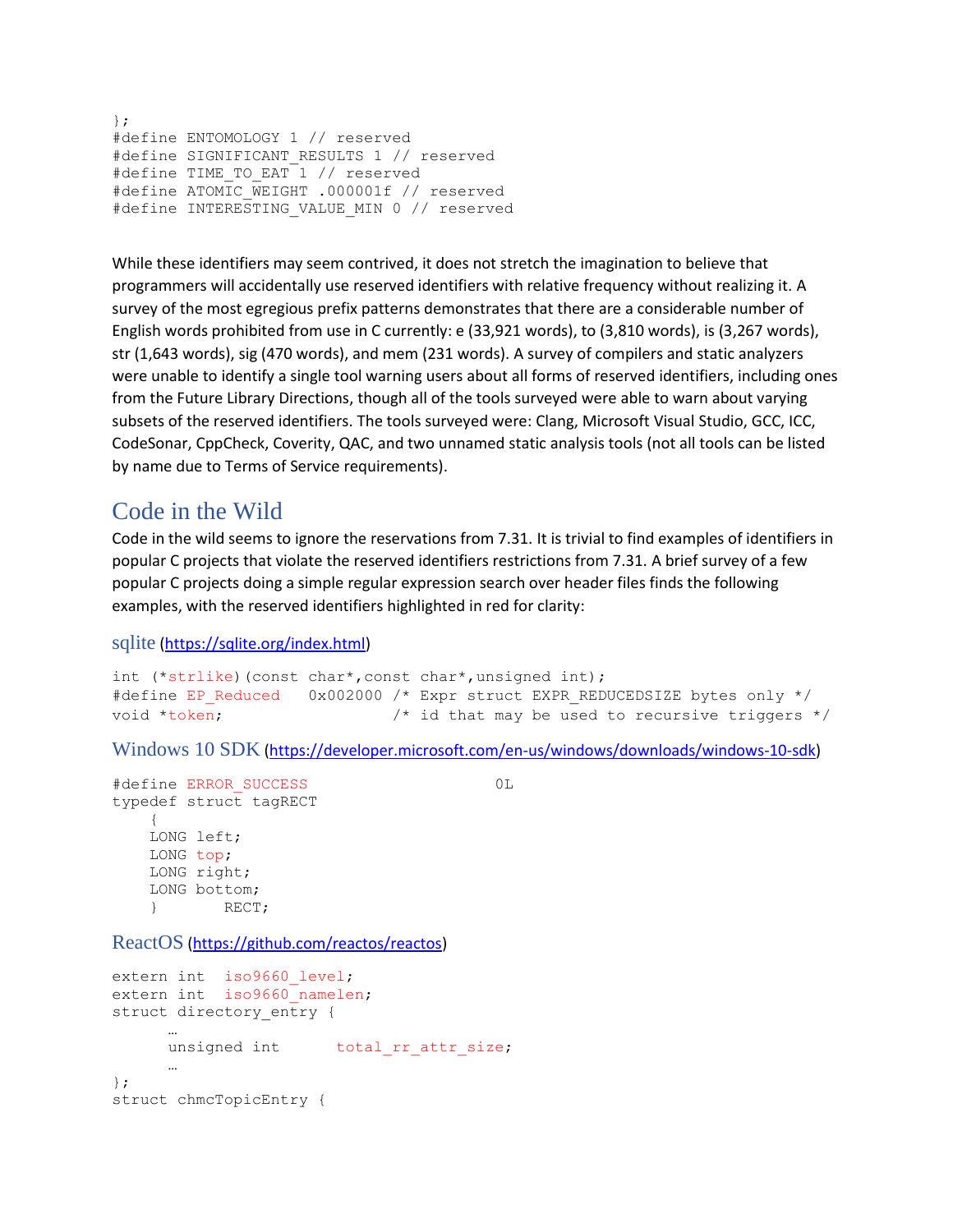```
UInt32 tocidx_offset;
      …
};
#define POW2(stride) (!((stride) & ((stride)-1)))
libuv (https://github.com/libuv/libuv)
#define container of(ptr, type, member) \
   ((type *) ((char *) (ptr) - offsetof(type, member)))
typedef enum {
  TCP = 0, UDP,
   PIPE
} stream_type;
# define ENABLE EXTENDED FLAGS 0x80
```
libiconv [\(https://www.gnu.org/software/libiconv/\)](https://www.gnu.org/software/libiconv/)

```
static inline int streq8 (const char *s1, const char *s2, char s28);
#define isxbase64(ch) ((ch) < 128 && ((xbase64_tab[(ch)>>3] >> (ch&7)) & 1))
#define EXPR SIGNED(e) ( GL INT NEGATE CONVERT (e, 1) < 0)
```
## Proposal

The goal of the future language and library reservations is to alert C programmers of the potential for future standards to use a given identifier as a keyword, macro, or entity with external linkage so that WG14 can add features with less fear of conflict with identifiers in user's code. However, the mechanism by which this is accomplished is overly restrictive – it introduces unbounded runtime undefined behavior into programs using a future language/library reserved identifier despite there not being any actual conflict between the identifier chosen and the current release of the standard. While it may be appealing to ignore this as "harmless" undefined behavior because implementations would not change runtime behavior to benefit from this latitude, it does still pose a burden for users. For instance, coding standards will often have a blanket prohibition against instances of undefined behavior (such as Rule 1.3 in MISRA C:2012 [0] or MSC15-C in the CERT C Secure Coding Standard [1]).

Instead of making the future language/library identifiers be reserved identifiers, causing their use to be runtime unbounded undefined behavior per 7.1.3p1, we propose introducing the notion of a *potentially reserved identifier* to describe the future language and library identifiers (but not the other kind of reservations like \_\_\_ name or \_Name). These potentially reserved identifiers would be an informative (rather than normative) mechanism for alerting users to the potential for the committee to use the identifiers in a future release of the standard. Once an identifier is standardized, the identifier stops being potentially reserved and becomes fully reserved (and its use would then be undefined behavior per the existing wording in C17 7.1.3p2). These potentially reserved identifiers could either be listed in Annex A/B (as appropriate), Annex J, or within a new informative annex. Additionally, it may be reasonable to add a recommended practice for implementations to provide a way for users to discover use of a potentially reserved identifier. By using an informative rather than normative restriction, the committee can continue to caution users as to future identifier usage by the standard without adding undue burden for developers targeting a specific version of the standard.

It is worth noting that some of the reserved identifiers in the Future Library Directions subclause are reserved for use by the implementation rather than solely for potential future standardization. Such an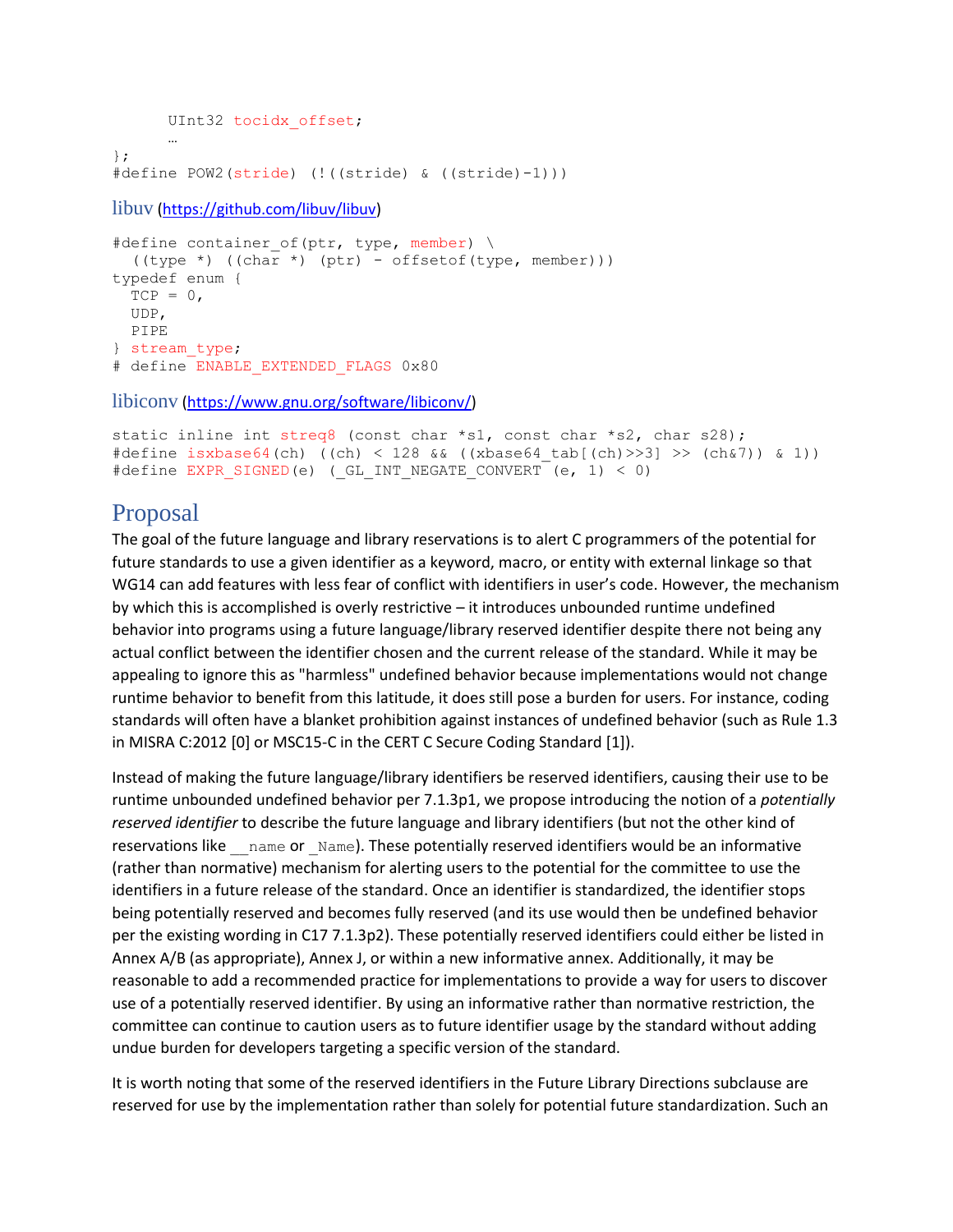identifier would continue to be a reserved identifier rather than converted to a potentially reserved identifier.

# Open Questions

WG21 has slightly different rules for reserved identifiers in that they reserve identifiers which contain a double underscore rather than reserving identifiers which begin with a double underscore. This can potentially lead to accidentally using a reserved identifier in C++ within a header file originally targeting a C compiler. Does WG14 want to modify our reserved identifier rules to make identifiers containing double underscores be reserved in C as well?

# Proposed Wording

The wording proposed is a diff from the committee draft of WG14 N2478 with WG14 N2448 applied. Green text is new text, while red text is deleted text.

Insert 6.4.2.1p5-8 in the Semantics section:

5 Some identifiers are reserved.

 — All identifiers that begin with a double underscore (\_\_) or begin with an underscore (\_) followed by an uppercase letter are reserved for any use, except those identifiers which are lexically identical to keywords<sup>x)</sup>.

 — All identifiers that begin with an underscore are reserved for use as identifiers with file scope in both the ordinary and tag name spaces.

Other identifiers may be reserved, see 7.1.3.

6 If the program declares or defines an identifier in a context in which it is reserved (other than as allowed by 7.1.4), the behavior is undefined.

7 If the program defines a reserved identifier or attribute token described in 6.7.11.1 as a macro name, or removes (with #undef) any macro definition of an identifier in the first group listed above or attribute token described in 6.7.11.1, the behavior is undefined.

8 Some identifiers may be *potentially reserved*. A potentially reserved identifier is an identifier which is not reserved but is anticipated to become reserved by a future version of this document.

#### Insert a Recommended Practice section before the Implementation Limits section:

9 Implementations are encouraged to issue a diagnostic message when a potentially reserved identifier is declared or defined for any use to bring attention to a potential conflict when porting a program to a future revision of this document.

### Add a footnote for p5:

x) Allows a reserved identifier that matches the spelling of a keyword to be used as a macro name by the program.

Add forward references to 7.1.3, 7.1.4, and 6.7.11.1 at the end of 6.4.2.1.

Modify 7.1.3p1: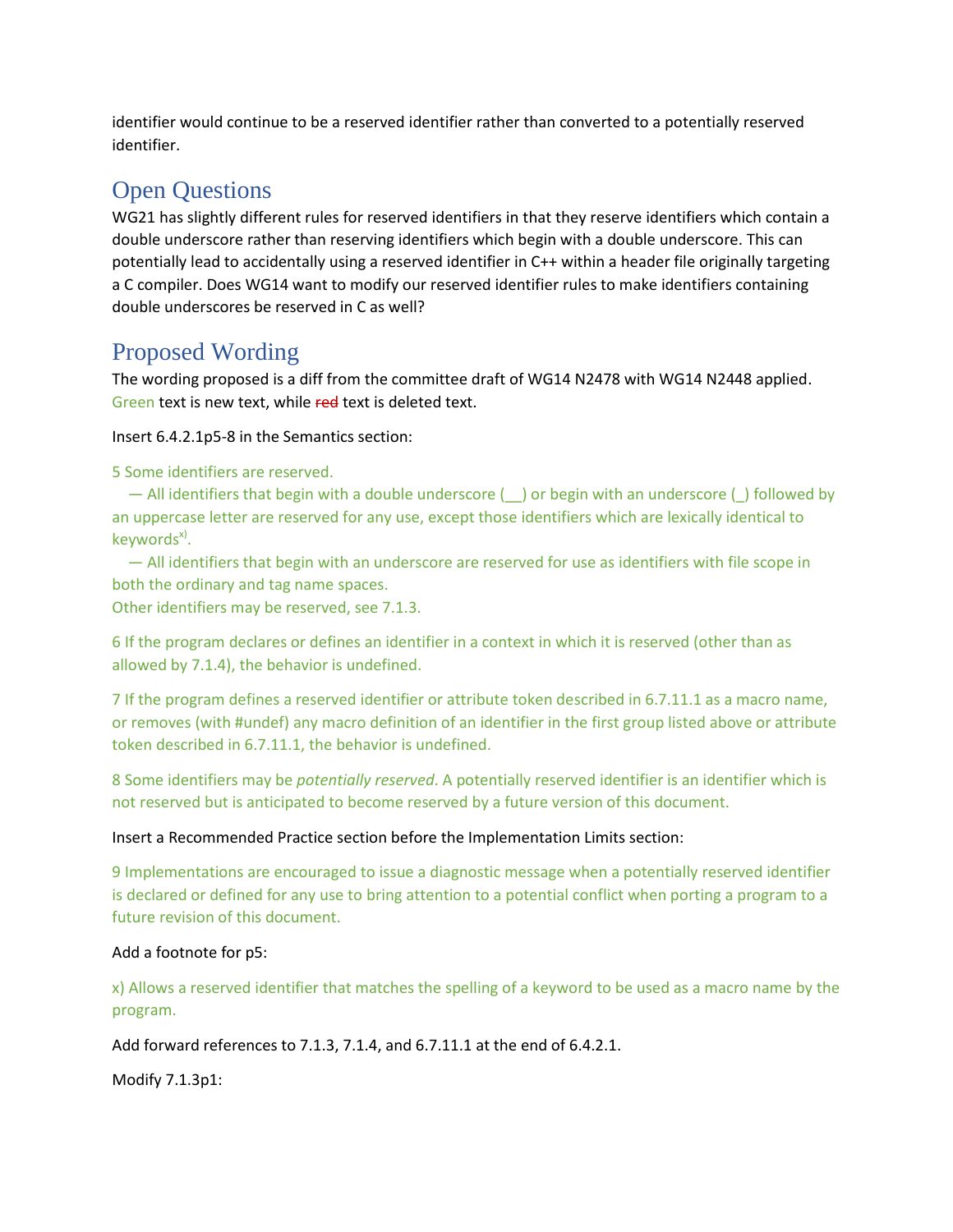Each header declares or defines all identifiers listed in its associated subclause, and optionally declares or defines identifiers listed in its associated future library directions subclause and identifiers which are always reserved either for any use or for use as file scope identifiers.

 — All identifiers that begin with an underscore and either an uppercase letter or another underscore are always reserved for any use, except those identifiers which are lexically identical to keywords.193) — All identifiers that begin with an underscore are always reserved for use as identifiers with file scope in both the ordinary and tag name spaces.

 —All potentially reserved identifiers (including ones listed in the future library directions) that are provided by an implementation are reserved for any use. No other potentially reserved identifiers are reserved.<sup>y)</sup>

 — Each macro name in any of the following subclauses (including the future library directions) is reserved for use as specified if any of its associated headers is included; unless explicitly stated otherwise (see 7.1.4).

 — All identifiers with external linkage in any of the following subclauses (including the future library directions) and errno are always reserved for use as identifiers with external linkage.<sup>194)</sup>

 — Each identifier with file scope listed in any of the following subclauses (including the future library directions) is reserved for use as a macro name and as an identifier with file scope in the same name space if any of its associated headers is included.

#### Add a footnote for p1:

 $\theta$ ) A potentially reserved identifier becomes a reserved identifier when an implementation begins using it or a future standard reserves it, but is otherwise available for use by the programmer.

Remove footnote 193: Allows identifiers spelled with a leading underscore followed by an uppercase letter that match the spelling of a keyword to be used as macro names by the program.

Remove 7.1.3p2-3.

Modify 7.27.1p2:

*Drafting note: this change is intended to clarify the intent of the standard. Footnote 334 coupled with 7.31.16p1 suggests that implementations may add additional TIME\_ macros, but the standard does not state this explicitly as it does elsewhere. This change is intended to be editorial. See related changes to 7.31.16p1.*

The feature test macro \_\_STDC\_VERSION\_TIME\_H\_\_ expands to the token yyyymmL. The other macros defined are NULL (described in 7.19);

#### CLOCKS\_PER\_SEC

which expands to an expression with type  $\text{clock}\_\text{t}$  (described below) that is the number per second of the value returned by the clock function; and

#### TIME\_UTC

which expands to an integer constant greater than 0 that designates the UTC time base. Additional time base macro definitions, beginning with TIME\_ and an uppercase letter, may also be specified by the implementation.<sup>334)</sup>

Modify footnote 334: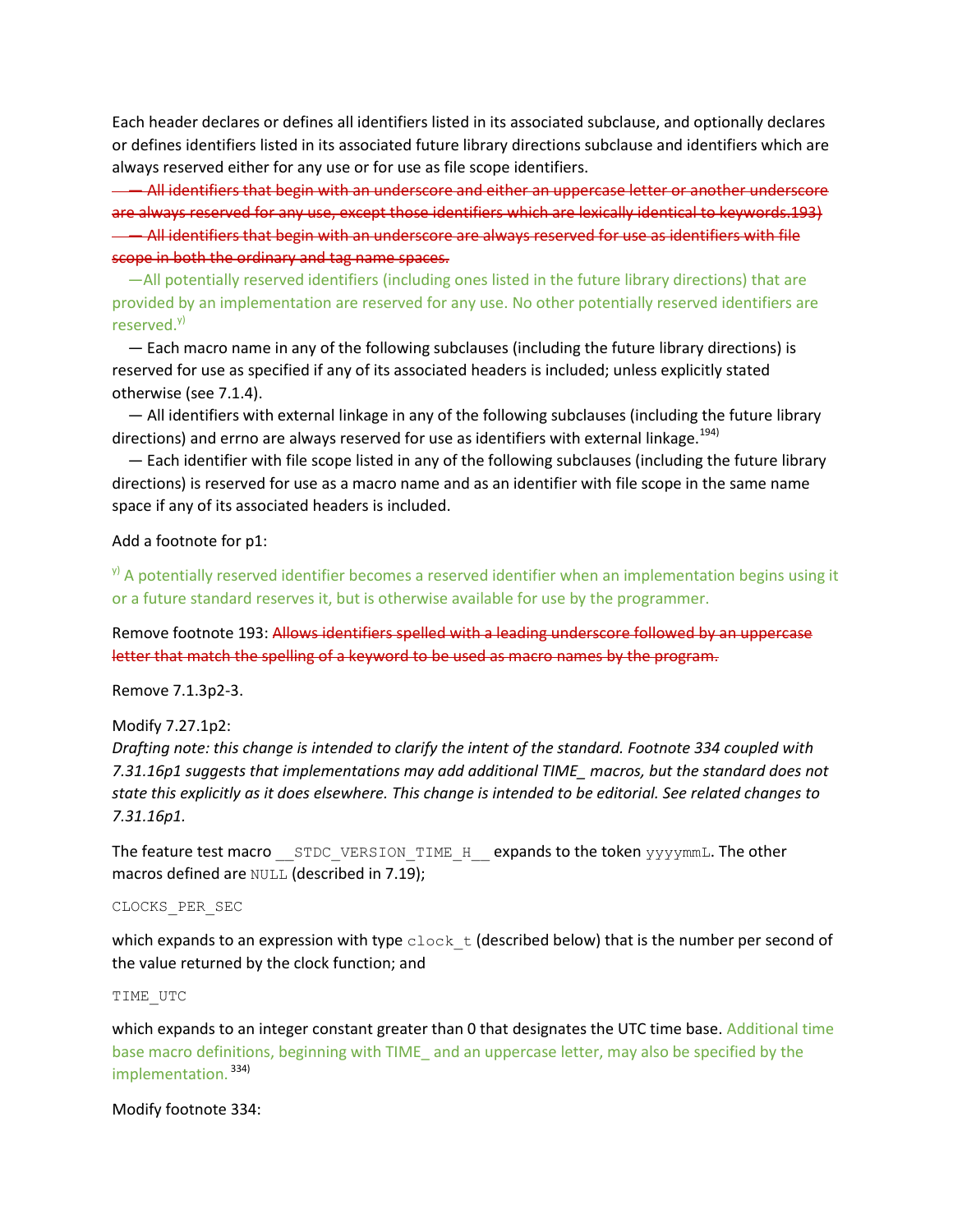334) See "future library directions" (7.31.16). Implementations can define additional time bases, but are only required to support a real time clock based on UTC.

Modify 7.31.1p1:

The function names

<big list of function names>

and the same names suffixed with **f** or **l** are potentially reserved identifiers and may be added to the declarations in the <complex.h> header.

Modify 7.31.2p1:

Function names that begin with either **is** or **to**, and a lowercase letter are potentially reserved identifiers and may be added to the declarations in the <ctype.h> header.

Modify 7.31.3p1: *Drafting note: the intent is not to change the reservation behavior but to better explain the reservation; so this is an editorial change.*

Macros that begin with **E** and a digit or **E** and an uppercase letter may be added to the macros defined in the <errno.h> header by a future revision of this document or by an implementation.

Modify 7.31.4p1: *Drafting note: the intent is not to change the reservation behavior but to better explain the reservation; so this is an editorial change.*

Macros that begin with **FE\_** and an uppercase letter may be added to the macros defined in the <fenv.h> header by a future revision of this document or by an implementation.

Modify 7.31.5p1:

Macros that begin with **DBL\_**, **DEC32\_**, **DEC64\_**, **DEC128\_**, **DEC\_**, **FLT\_**, or **LDBL\_** and an uppercase letter are potentially reserved identifiers and may be added to the macros defined in the <float.h> header.

Modify 7.31.6p1-2:

1 Macros that begin with either **PRI** or **SCN**, and either a lowercase letter or **X** are potentially reserved identifiers and may be added to the macros defined in the <inttypes.h> header.

2 Function names that begin with **str**, or **wcs** and a lowercase letter are potentially reserved identifiers and may be added to the declarations in the <inttypes.h> header.

Modify 7.31.7p1: *Drafting note: the intent is not to change the reservation behavior but to better explain the reservation; so this is an editorial change.*

Macros that begin with LC\_ and an uppercase letter may be added to the macros defined in the <locale.h> header by a future revision of this document or by an implementation.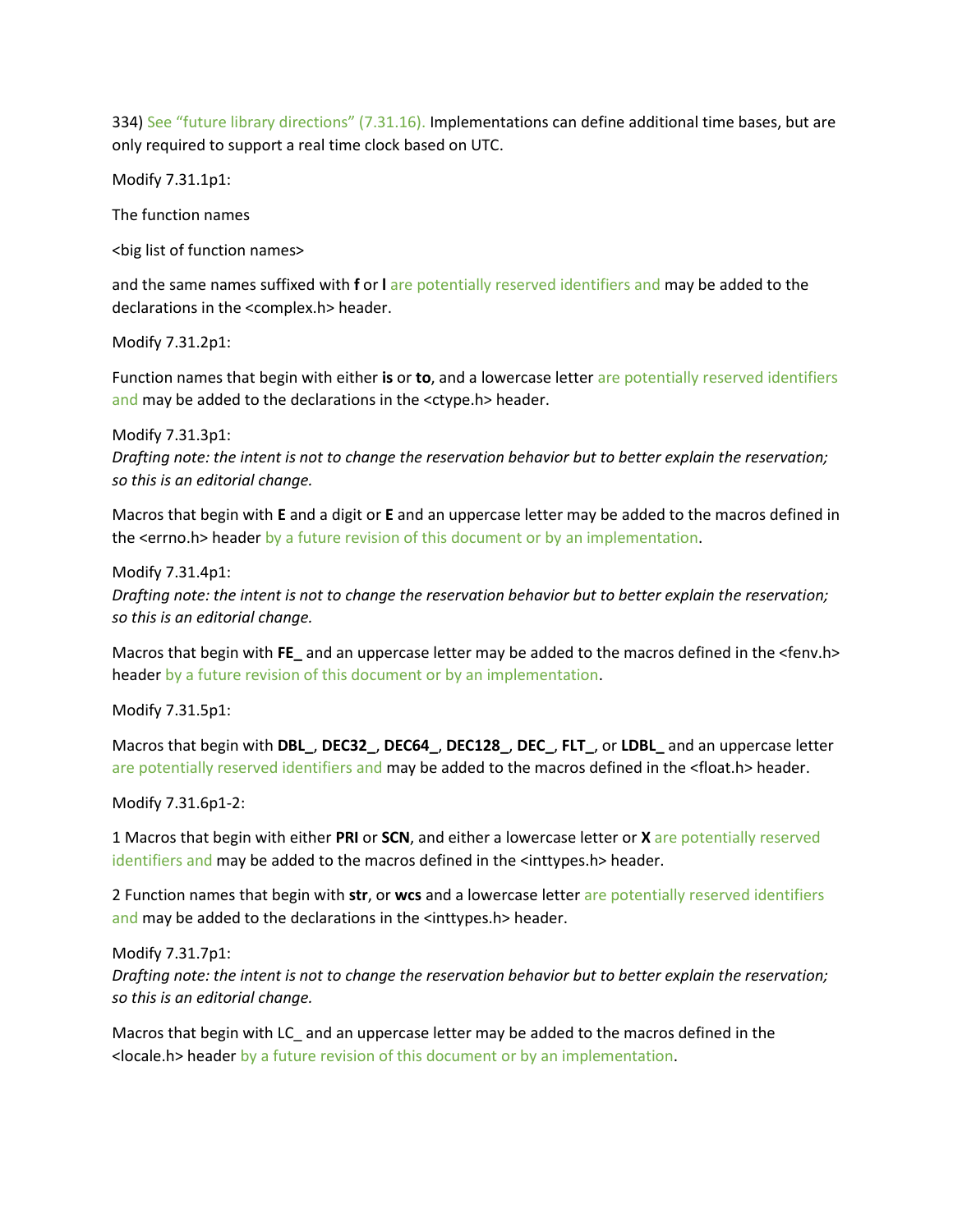Modify 7.31.8p1:

*Drafting note: the FP\_ macros can be expanded by the implementation, but the same is not true for MATH\_ macros, so p1 is split into two paragraphs.*

Macros that begin with **FP\_** or **MATH\_** and an uppercase letter may be added to the macros defined in the <math.h> header by a future revision of this document or by an implementation.

Insert a new 7.31.8p2:

Macros that begin with or **MATH\_** and an uppercase letter are potentially reserved identifiers and may be added to the macros defined in the <math.h> header.

Modify the existing 7.31.8p3-4:

3 Function names that begin with **is** and a lowercase letter are potentially reserved identifiers and may be added to the declarations in the <math.h> header.

4 The function names

<big list of function names>

and the same names suffixed with **f**, **l**, **d32**, **d64**, or **d128** are potentially reserved identifiers and may be added to the <math.h> header. The **cr** prefix is intended to indicate a correctly rounded version of the function.

Modify 7.31.9p1:

*Drafting note: the intent is not to change the reservation behavior but to better explain the reservation; so this is an editorial change.*

Macros that begin with either **SIG** and an uppercase letter or **SIG\_** and an uppercase letter may be added to the macros defined in the <signal.h> header by a future revision of this document or by an implementation.

Modify 7.31.10p1:

Macros that begin with **ATOMIC\_** and an uppercase letter are potentially reserved identifiers and may be added to the macros defined in the <stdatomic.h> header. Typedef names that begin with either **atomic\_** or **memory\_**, and a lowercase letter are potentially reserved identifiers and may be added to the declarations in the <stdatomic.h> header. Enumeration constants that begin with **memory\_order\_** and a lowercase letter are potentially reserved identifiers and may be added to the definition of the memory\_order type in the <stdatomic.h> header. Function names that begin with **atomic\_** and a lowercase letter are potentially reserved identifiers and may be added to the declarations in the <stdatomic.h> header.

Modify 7.31.12p1:

Typedef names beginning with **int** or **uint** and ending with **\_t** are potentially reserved identifiers and may be added to the types defined in the <stdint.h> header. Macro names beginning with **INT** or **UINT** and ending with **\_MAX**, **\_MIN**, **\_WIDTH**, or **\_C** are potentially reserved identifiers and may be added to the macros defined in the <stdint.h> header.